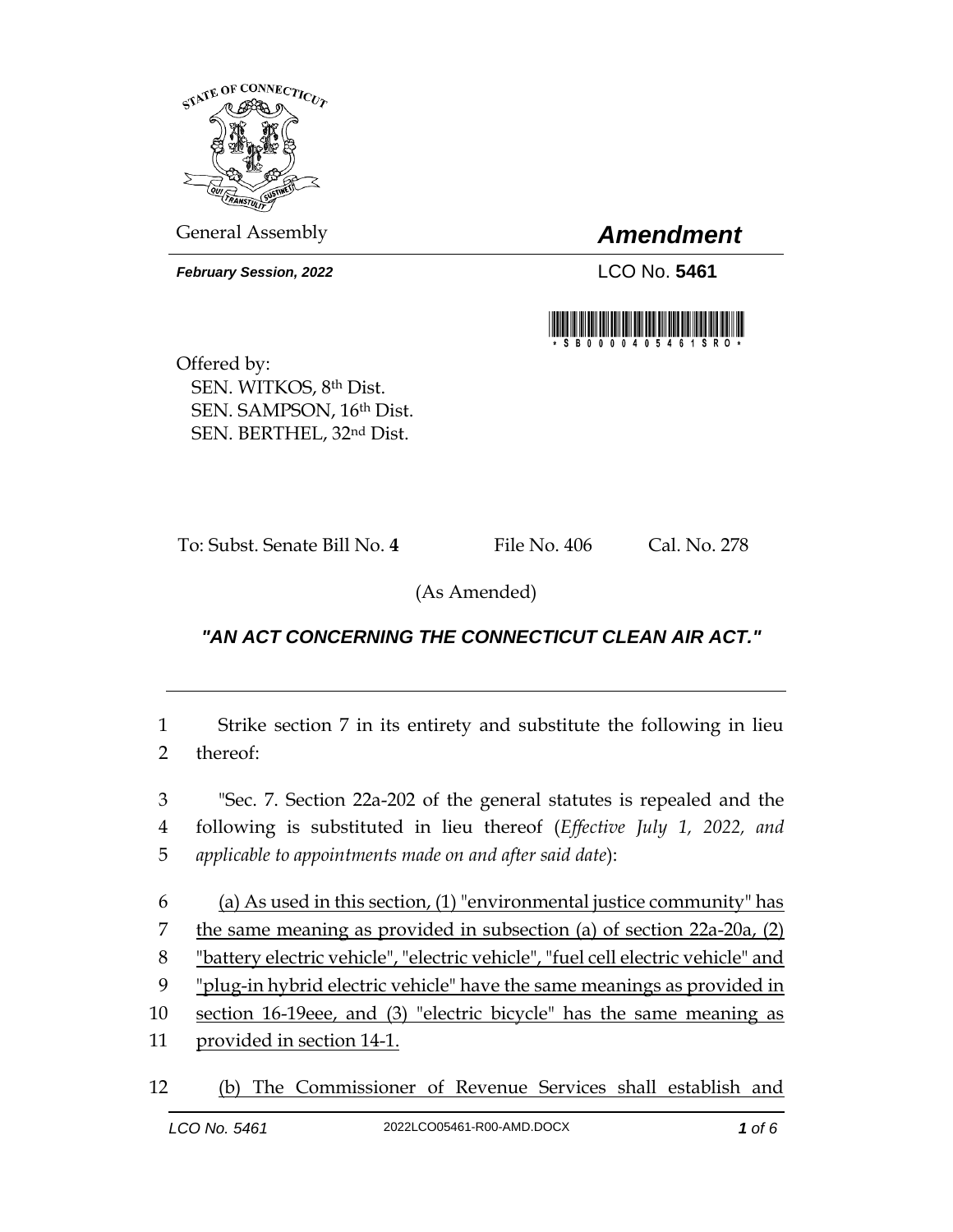## administer a Connecticut Hydrogen and Electric Automobile Purchase Rebate program. **[**(a)**]** (c) There is established a Connecticut Hydrogen and Electric Automobile Purchase Rebate Advisory Board, which shall be within the Department of **[**Energy and Environmental Protection**]** Revenue 18 Services for administrative purposes only. The advisory board shall advise the Commissioner of Revenue Services concerning priorities for the allocation, distribution and utilization of funds for the Connecticut Hydrogen and Electric Automobile Purchase Rebate program. The advisory board shall consist of the Commissioner of Revenue Services or the commissioner's designee, the Commissioner of Energy and Environmental Protection or the commissioner's designee, the Commissioner of Consumer Protection or the commissioner's designee, 26 the president of the Connecticut Green Bank or the president's designee, the chairperson of the Public Utilities Regulatory Authority or the chairperson's designee and **[**six**]** ten members appointed as follows: (1) One representative of an environmental organization knowledgeable in electric vehicle policy appointed by the speaker of the House of Representatives; (2) one member who is an owner or manager of a business engaged in the sale or repair of bicycles appointed by the president pro tempore of the Senate; (3) one representative of an organization that represents the interests of an environmental justice community **[**, as defined in subsection (a) of section 22a-20a,**]** appointed by the majority leader of the House of Representatives; (4) one representative of an association representing automotive retailers in the state appointed by the majority leader of the Senate; (5) one **[**member**]** representative of an association representing electric vehicle consumers appointed by the minority leader of the House of Representatives; **[**and**]** 41 (6) one member appointed by the minority leader of the Senate:  $(7)$  one representative of an organization interested in the promotion of walking or bicycling appointed by the House chairperson of the joint standing committee of the General Assembly having cognizance of matters relating to transportation; (8) one member appointed by the Senate 46 chairperson of the joint standing committee of the General Assembly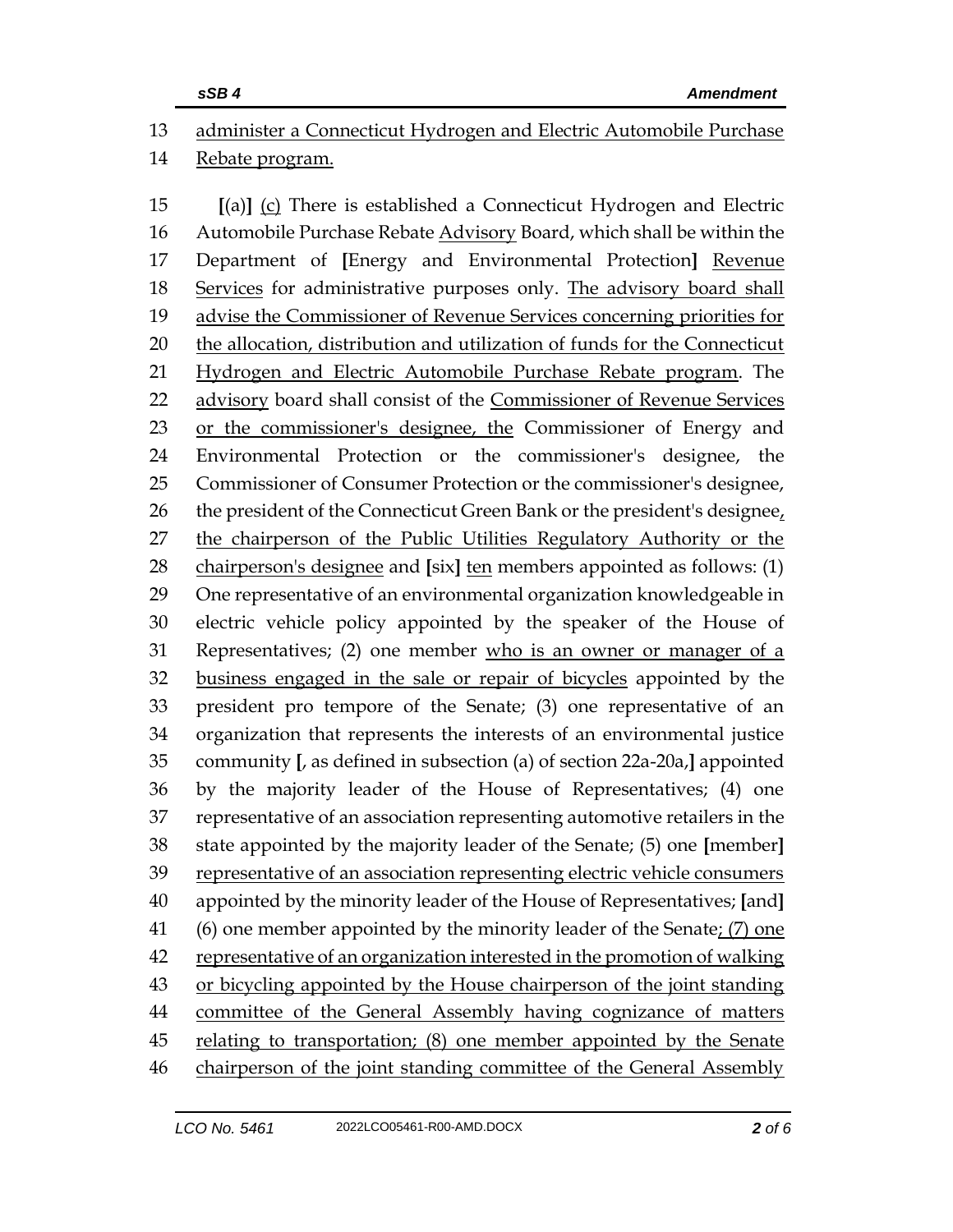having cognizance of matters relating to transportation; (9) one representative of an association representing electric vehicle manufacturers appointed by the House ranking member of the joint standing committee of the General Assembly having cognizance of matters relating to transportation; and (10) one member appointed by the Senate ranking member of the joint standing committee of the General Assembly having cognizance of matters relating to transportation. The Commissioner of **[**Energy and Environmental Protection**]** Revenue Services may appoint to the advisory board not more than three additional representatives from other industrial fleet or transportation companies. Each member appointed pursuant to subdivisions (1) to (10), inclusive, of this subsection or appointed by the Commissioner of Revenue Services shall serve for a term of two years and may service until such member's successor is appointed. The Commissioner of **[**Energy and Environmental Protection**]** Revenue Services, or the commissioner's designee, shall serve as chairperson of the advisory board. The advisory board shall meet at such times as it deems necessary and may establish rules governing its internal procedures.

 **[**(b)**]** (d) On and after **[**January 1, 2020, until December 31, 2025, inclusive, the board**]** July 1, 2022, the Commissioner of Revenue Services shall establish and administer a program to provide rebates **[**that total at least three million dollars annually**]** or vouchers to residents, **[**of**]** municipalities, businesses, nonprofit organizations and tribal entities located in this state **[**who (1)**]** when such residents, municipalities, businesses, organizations or tribal entities purchase or lease a new or used battery electric vehicle, plug-in hybrid electric vehicle or fuel cell electric vehicle. **[**, or (2) purchase a used hydrogen vehicle or electric vehicle.**]** The **[**board**]** commissioner, in consultation with the advisory 76 board, shall establish and revise, as necessary, appropriate rebate levels, voucher amounts and maximum income eligibility for such rebates **[**for used hydrogen vehicles or electric vehicles.**]** or vouchers. The commissioner shall prioritize the granting of rebates or vouchers to residents of environmental justice communities, residents having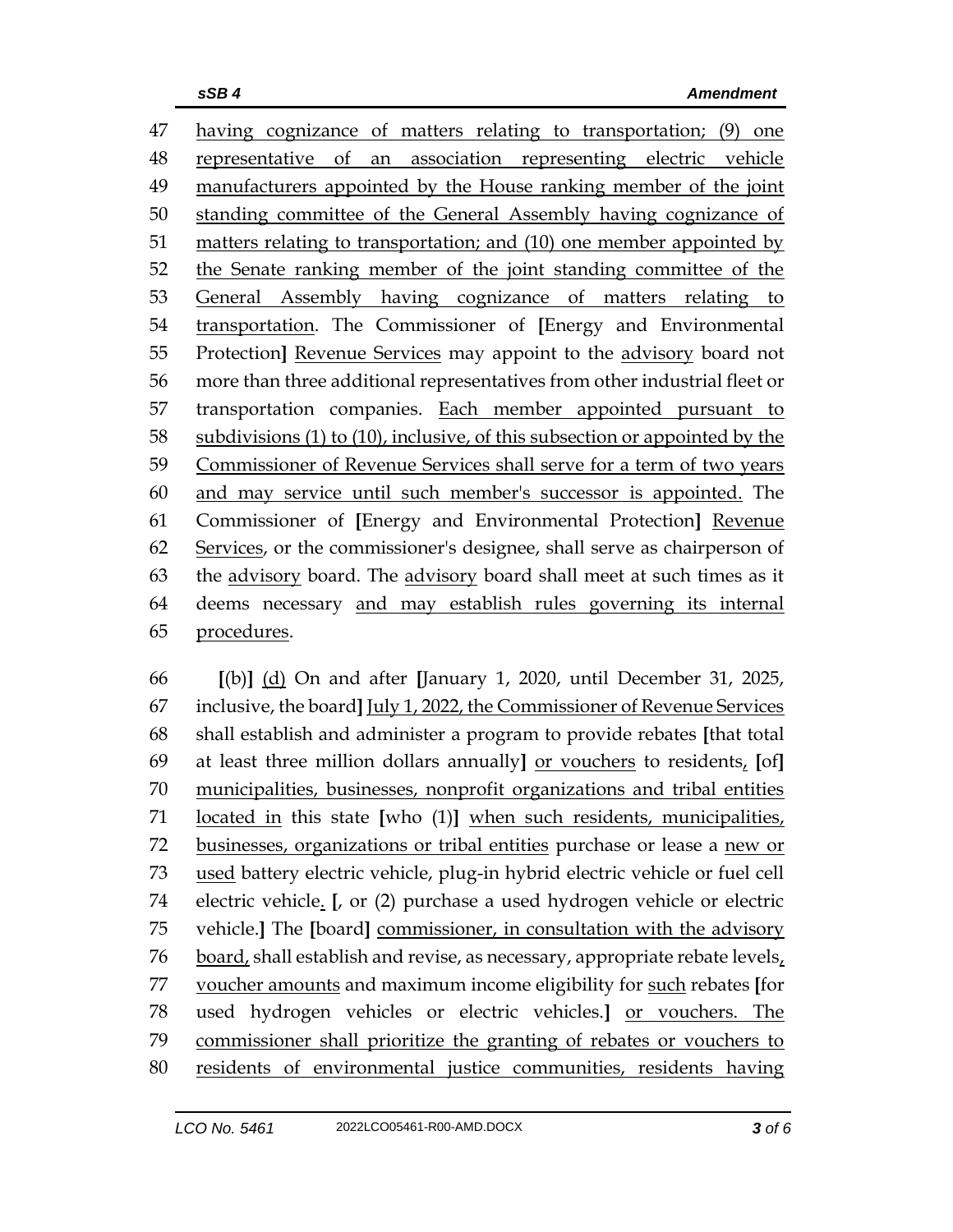household incomes at or below three hundred per cent of the federal poverty level and residents who participate in state and federal assistance programs, including, but not limited to, the state- administered federal Supplemental Nutrition Assistance Program, state-administered federal Low Income Home Energy Assistance Program, a Head Start program established pursuant to section 10-16n or assistance provided by Operation Fuel, Incorporated. Any such rebate or voucher awarded to a resident of an environmental justice community shall be in an amount up to one hundred per cent more than the standard rebate level or voucher amount. An eligible municipality, business, nonprofit organization or tribal entity may receive not more than ten rebates or vouchers a year, within available funds, and not more than a total of twenty rebates or vouchers, except the commissioner may issue additional rebates or vouchers to an eligible business or nonprofit organization that operates a fleet of motor vehicles exclusively in an environmental justice community. On and after July 1, 2022, and until June 30, 2027, inclusive, a battery electric vehicle, plug- in hybrid electric vehicle or fuel cell electric vehicle that is eligible for a rebate or voucher under the program shall have a base manufacturer's suggested retail price of not more than fifty thousand dollars. (e) As a part of the Connecticut Hydrogen and Electric Automobile Purchase Rebate program, the Commissioner of Revenue Services shall also establish and administer a program to provide rebates or vouchers to residents of the state who purchase an electric bicycle. The commissioner, in consultation with the advisory board, shall establish and revise, as necessary, maximum income eligibility for such rebates or vouchers. Any such rebate or voucher amount shall be in an amount not less than five hundred dollars. The rebate or voucher program shall

 be designed to maximize the air quality benefits associated with the deployment of electric bicycles and prioritize providing vouchers to residents of environmental justice communities, residents having household incomes at or below three hundred per cent of the federal

 poverty level, and residents who participate in state and federal assistance programs, including, but not limited to, the state-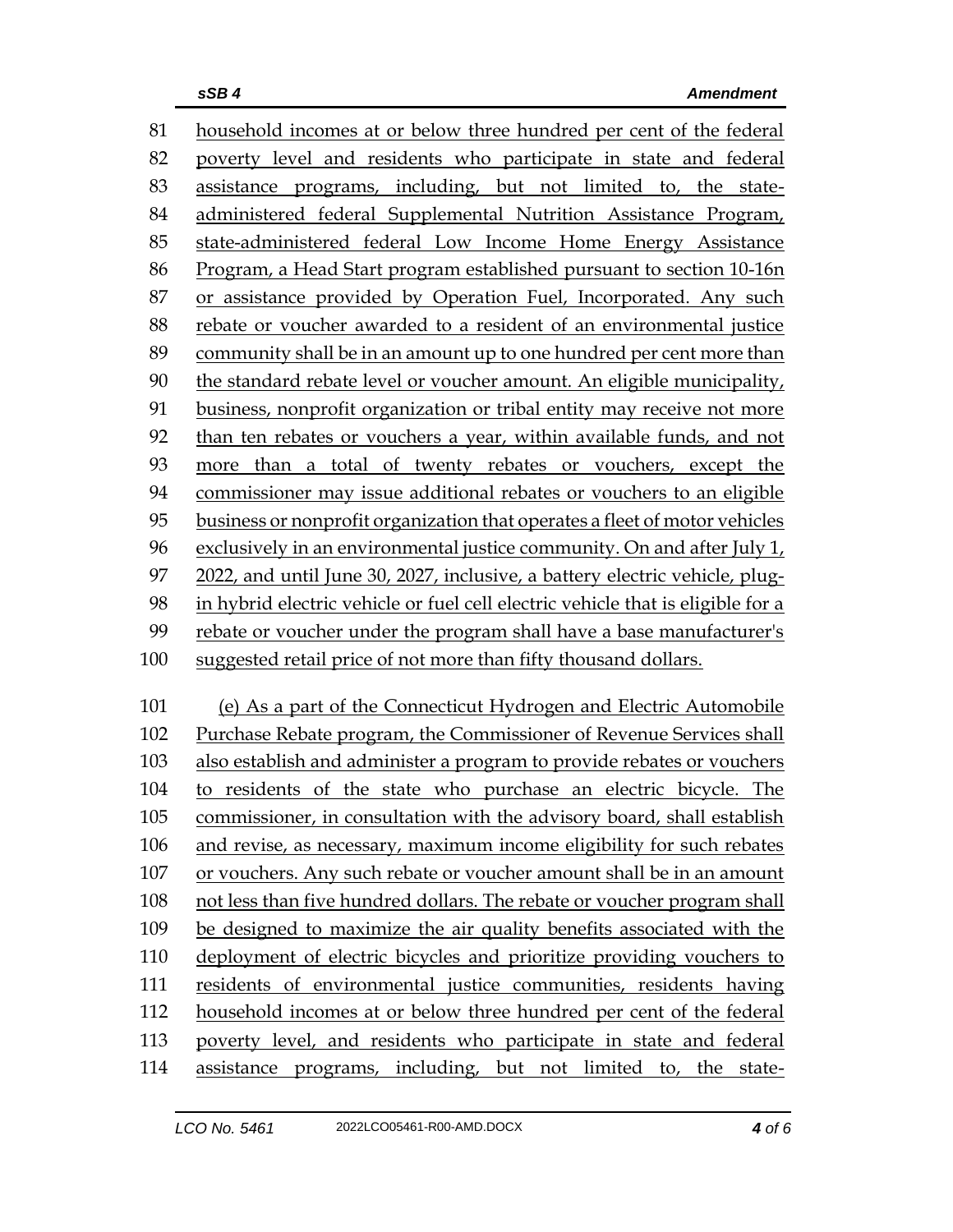| 115 | administered federal Supplemental Nutrition Assistance Program,          |  |  |
|-----|--------------------------------------------------------------------------|--|--|
| 116 | state-administered federal Low Income Home Energy Assistance             |  |  |
| 117 | Program, a Head Start program established pursuant to section 10-16 or   |  |  |
| 118 | assistance provided by Operation Fuel, Incorporated. On and after July   |  |  |
| 119 | 1, 2022, and until June 30, 2027, inclusive, an electric bicycle that is |  |  |
| 120 | eligible for a rebate or voucher under the program shall have a base     |  |  |
| 121 | manufacturer's suggested retail price of not more than three thousand    |  |  |
| 122 | dollars.                                                                 |  |  |
|     |                                                                          |  |  |
| 123 | (f) The [board] Commissioner of Revenue Services shall evaluate          |  |  |
| 124 | [such] the Connecticut Hydrogen and Electric Automobile Purchase         |  |  |
| 125 | Rebate program on an annual basis. Not later than June 20, 2024, and     |  |  |
| 126 | annually thereafter, the commissioner shall submit a report to the joint |  |  |
| 127 | standing committees of the General Assembly having cognizance of         |  |  |
| 128 | matters relating to finance, revenue and bonding, the environment and    |  |  |
| 129 | transportation regarding the status and effectiveness of such program.   |  |  |
| 130 | Such report shall include information on program participation and the   |  |  |
| 131 | environmental benefits accruing to environmental justice communities     |  |  |
| 132 | and communities overburdened by air pollution.                           |  |  |
|     |                                                                          |  |  |
| 133 | (g) The Commissioner of Revenue Services shall conduct outreach          |  |  |

133 (g) The Commissioner of Revenue Services shall conduct outreach programs and implement a marketing campaign for the promotion of 135 the Connecticut Hydrogen and Electric Automobile Purchase Rebate program.

 **[**(c)**]** (h) There is established an account to be known as the "Connecticut hydrogen and electric automobile purchase rebate program account" which shall be a separate, nonlapsing account within the General Fund. The account shall contain any moneys required by law to be deposited in the account. Moneys in the account shall be expended by the **[**Connecticut Hydrogen and Electric Automobile Purchase Rebate Board**]** Commissioner of Revenue Services for the 144 purposes of (1) administering the Connecticut Hydrogen and Electric Automobile Purchase Rebate program **[**established pursuant to subsection (b) of this section**]** and the voucher program established pursuant to section 14 of this act, and (2) paying the staffing needs